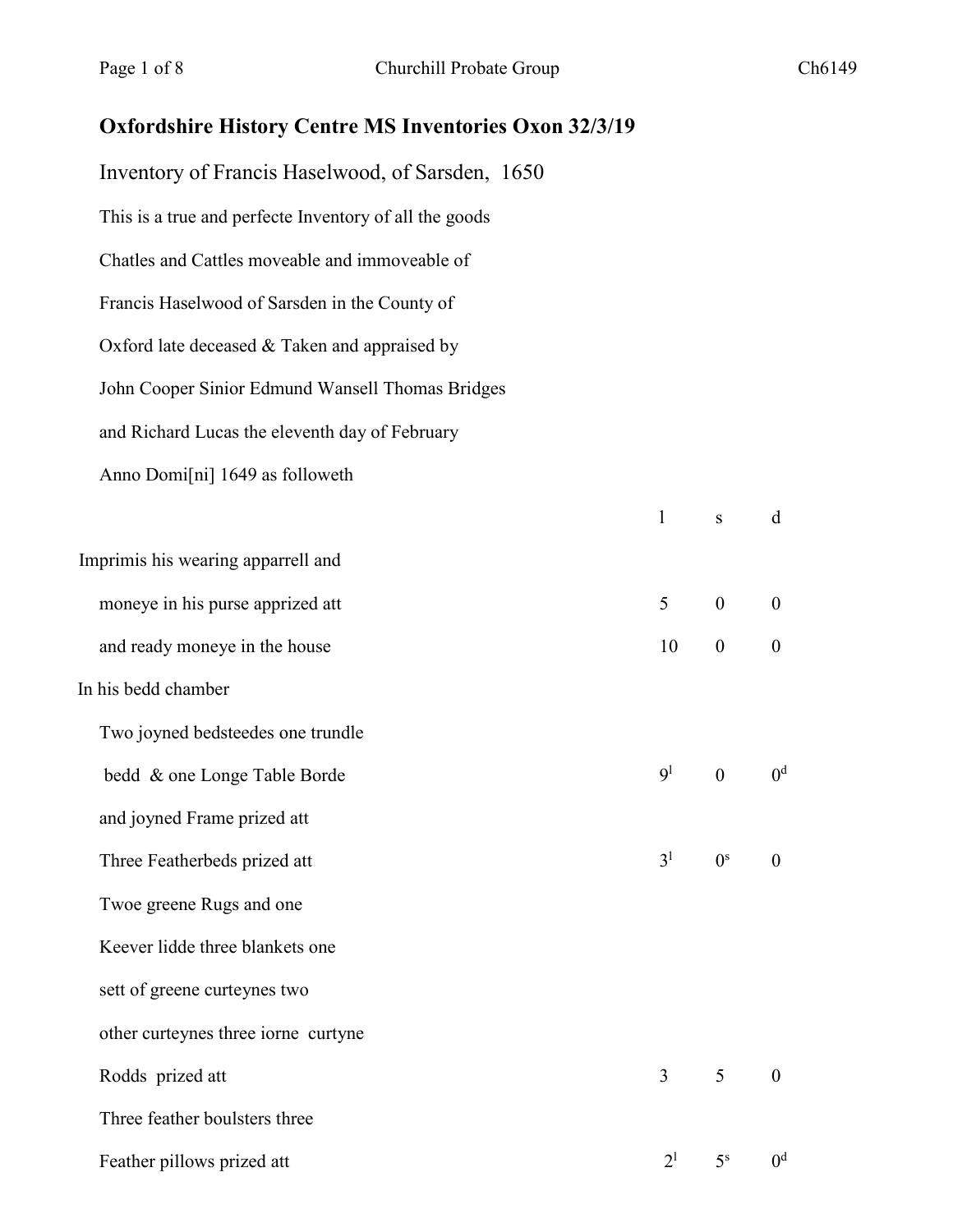| Page 2 of 8                             | Churchill Probate Group |                  |                  |                  | Ch6149 |
|-----------------------------------------|-------------------------|------------------|------------------|------------------|--------|
| One bedd blankett prized att            |                         | $\boldsymbol{0}$ | 6 <sup>s</sup>   | 8                |        |
| Two Table carpetts prized at            |                         | $\boldsymbol{0}$ | 12 <sup>s</sup>  | $\boldsymbol{0}$ |        |
| Two cubbord clothes prized att          |                         |                  |                  |                  |        |
| One joyned presse one side cubbord      |                         |                  |                  |                  |        |
| prized att                              |                         | 1 <sup>1</sup>   | 0 <sup>s</sup>   | $\boldsymbol{0}$ |        |
| Three coffers prized att                |                         | $\boldsymbol{0}$ | 6                | $\boldsymbol{0}$ |        |
| One little chair Twoe lowe stooles      |                         |                  |                  |                  |        |
| prized att                              |                         | $\boldsymbol{0}$ | $2^{\rm s}$      | $\boldsymbol{0}$ |        |
| In the chamber next to his bed chamber  |                         |                  |                  |                  |        |
| Two joyned bedsteeds prized att         |                         | $\boldsymbol{0}$ | 6 <sup>s</sup>   | 8 <sup>d</sup>   |        |
| Two flocke bedds prized att             |                         | $\boldsymbol{0}$ | 6                | $8\,$            |        |
| Two flocke pillows prized att           |                         | $\boldsymbol{0}$ | 3                | $\overline{4}$   |        |
| Two Keeverlid Two blankett prized att   |                         | $\boldsymbol{0}$ | 6                | $\boldsymbol{0}$ |        |
| Three coffers prized att                |                         | $\boldsymbol{0}$ | 6                | 8                |        |
| In the Inner Chamber                    |                         |                  |                  |                  |        |
| One joyned beddsteed prized att         |                         | $\boldsymbol{0}$ | $\overline{4}$   | $\boldsymbol{0}$ |        |
| One standing beddsteed prized att       |                         | $\boldsymbol{0}$ | $\overline{2}$   | $\boldsymbol{0}$ |        |
| One feather Bedd prized att             |                         | $\mathbf{1}$     | $\boldsymbol{0}$ | $\boldsymbol{0}$ |        |
| One feather pillow one feather          |                         |                  |                  |                  |        |
| boulster prized att                     |                         | $\boldsymbol{0}$ | $\tau$           | $\boldsymbol{0}$ |        |
| One Keeve[rl]id one blankett prized att |                         | $\boldsymbol{0}$ | 5                | $\boldsymbol{0}$ |        |
| One Flocke bedd Twoe feather            |                         |                  |                  |                  |        |
| pillows prized att                      |                         | $\boldsymbol{0}$ | 10 <sup>s</sup>  | $\boldsymbol{0}$ |        |
| One paire of blanketts prized att       |                         | $\boldsymbol{0}$ | 6                | $8\,$            |        |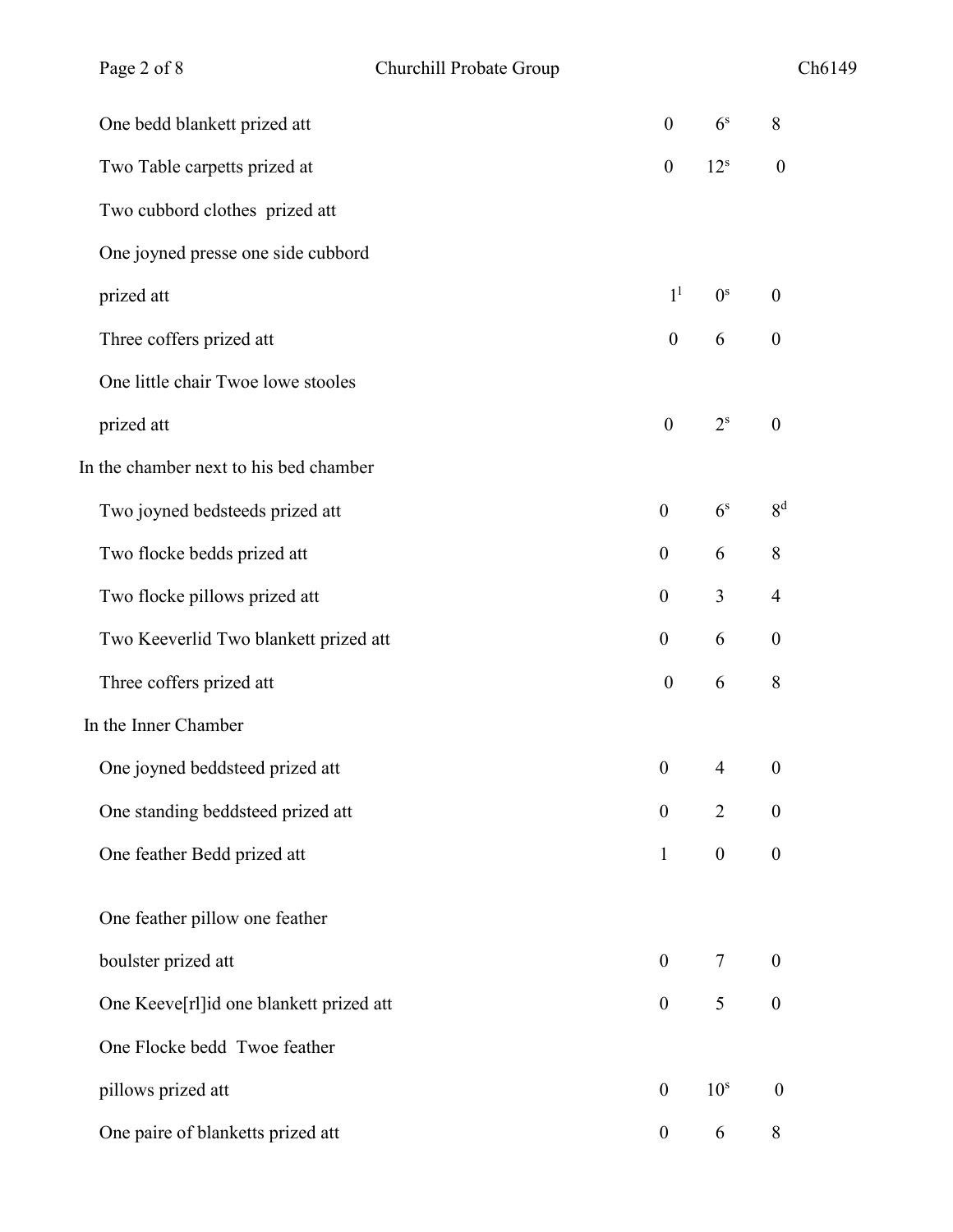| Page 3 of 8                           | Churchill Probate Group |                  |                  | Ch6149           |  |
|---------------------------------------|-------------------------|------------------|------------------|------------------|--|
| One Keeverlidd prized att             |                         | $\boldsymbol{0}$ | 3                | $\overline{4}$   |  |
| One old presse prized att             |                         | $\boldsymbol{0}$ | 3                | $\overline{4}$   |  |
| In the Hall                           |                         |                  |                  |                  |  |
| One Longe Table borde and frame       |                         |                  |                  |                  |  |
| prized att                            |                         | $\boldsymbol{0}$ | 13 <sup>s</sup>  | $\overline{4}$   |  |
| One Round Table boarde prized att     |                         | $\boldsymbol{0}$ | 3 <sup>s</sup>   | $\overline{4}$   |  |
| One Joyned Forme                      |                         | $\boldsymbol{0}$ | $\overline{2}$   | $\boldsymbol{0}$ |  |
| Six Joyned Stooles prised             |                         | $\boldsymbol{0}$ | 3                | $\boldsymbol{0}$ |  |
| Two Joyned Chayres prized att         |                         | $\boldsymbol{0}$ | 3                | $\boldsymbol{0}$ |  |
| One little Turned Chayre prized       |                         | $\boldsymbol{0}$ | $\boldsymbol{0}$ | $\,8\,$          |  |
| One Standing cubbord prized att       |                         | $\boldsymbol{0}$ | 5                | $\boldsymbol{0}$ |  |
| One Shelfe prized att                 |                         | $\boldsymbol{0}$ | $\boldsymbol{0}$ | 6                |  |
| Two holdberdes one Forrest Bill       |                         | $\boldsymbol{0}$ | 1 <sup>s</sup>   | 6                |  |
| One paire of bellows one paire of     |                         |                  |                  |                  |  |
| Andirons One iorne dogg prized att    |                         | $\boldsymbol{0}$ | 3                | $\overline{4}$   |  |
| One iorne bare prized att             |                         | $\boldsymbol{0}$ | $\overline{4}$   | $\boldsymbol{0}$ |  |
| One Fire shovel one paire of Toungues |                         |                  |                  |                  |  |
| One grid iorne one tousting           |                         |                  |                  |                  |  |
| ione and fyre linkes prized att       |                         | $\boldsymbol{0}$ | 2                | 6                |  |
| In the Bauding House                  |                         |                  |                  |                  |  |
| One Standing bedd prized att          |                         | $\boldsymbol{0}$ | 1 <sup>s</sup>   | 6                |  |
| One Flocke bedd Two Flocke            |                         |                  |                  |                  |  |
| pillowes prized att                   |                         | $\boldsymbol{0}$ | 6                | 8                |  |
| Twoe blankettes one Twyle             |                         |                  |                  |                  |  |
| clothe prized at                      |                         | $\boldsymbol{0}$ | 5                | $\boldsymbol{0}$ |  |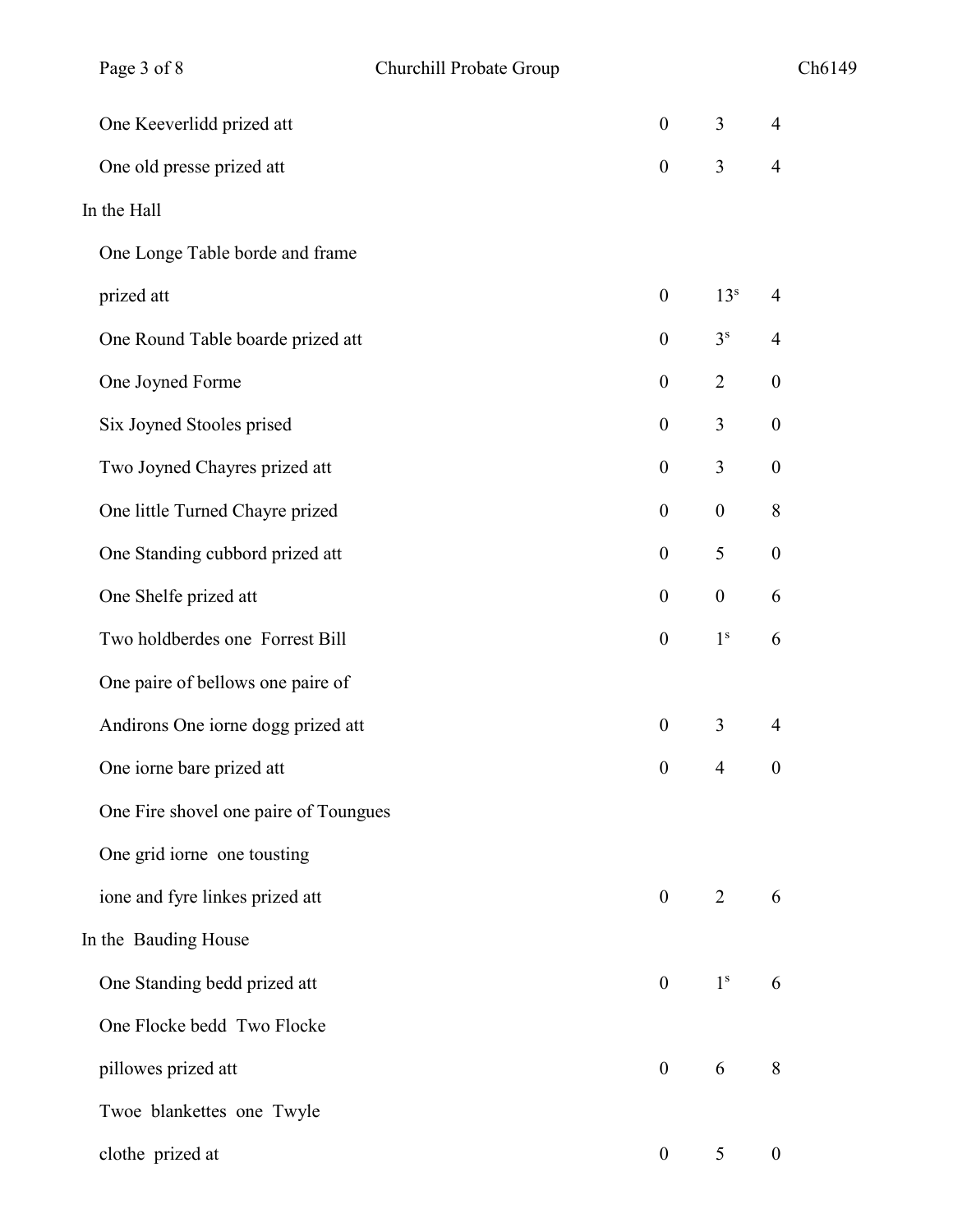| One boulding whick prized at          | $\boldsymbol{0}$ | 3                | $\boldsymbol{0}$ |
|---------------------------------------|------------------|------------------|------------------|
| One Dowe Keever One Frame             |                  |                  |                  |
| One bushell prized att                | $\boldsymbol{0}$ | $\overline{4}$   | $\boldsymbol{0}$ |
| In the little rome within             |                  |                  |                  |
| One longe poundinge trough prized att | $\boldsymbol{0}$ | $\overline{2}$   | $\boldsymbol{0}$ |
| In the middle buttery                 |                  |                  |                  |
| Three payles prized att               | $\boldsymbol{0}$ | $\overline{4}$   | $\boldsymbol{0}$ |
| Foure Keevers prized att              | $\boldsymbol{0}$ | 5                | $\boldsymbol{0}$ |
| One Two settles                       | $\boldsymbol{0}$ | $\mathbf{1}$     | $\boldsymbol{0}$ |
| One Drie Fate prized att              | $\boldsymbol{0}$ | 1 <sup>s</sup>   | $\boldsymbol{0}$ |
| In the Inner buttery                  |                  |                  |                  |
| Eight Drinke barrells prized att      | 1 <sup>1</sup>   | 4 <sup>s</sup>   | $\boldsymbol{0}$ |
| One churne one cowle one              |                  |                  |                  |
| powdring Tubb prized att              | $\boldsymbol{0}$ | 3 <sup>s</sup>   | $\boldsymbol{0}$ |
| Two settles one forme prised att      | $\boldsymbol{0}$ | $\overline{2}$   | $\boldsymbol{0}$ |
| One graynery to put corne in          | 1 <sup>1</sup>   | $\boldsymbol{0}$ | $\boldsymbol{0}$ |
| <b>Brasse</b> and<br>Pewtter          |                  |                  |                  |
| Five brasse pannes prized att         | $\mathbf{1}$     | 10 <sup>s</sup>  | $\boldsymbol{0}$ |
| Foure Kettles aprized att             | 1                | 00               | $\boldsymbol{0}$ |
| Two brasse pussenetts                 | $\overline{0}$   | $\overline{3}$   | $\boldsymbol{0}$ |
| One brasse Frying pann prized att     | $\overline{0}$   | 3 <sup>s</sup>   | $\overline{0}$   |
| Two brasse potts prized att           | $\theta$         | 1 <sup>s</sup>   | $\boldsymbol{0}$ |
| Two brasse CandleSticks prized at     | $\mathbf{0}$     | 04               | $\overline{0}$   |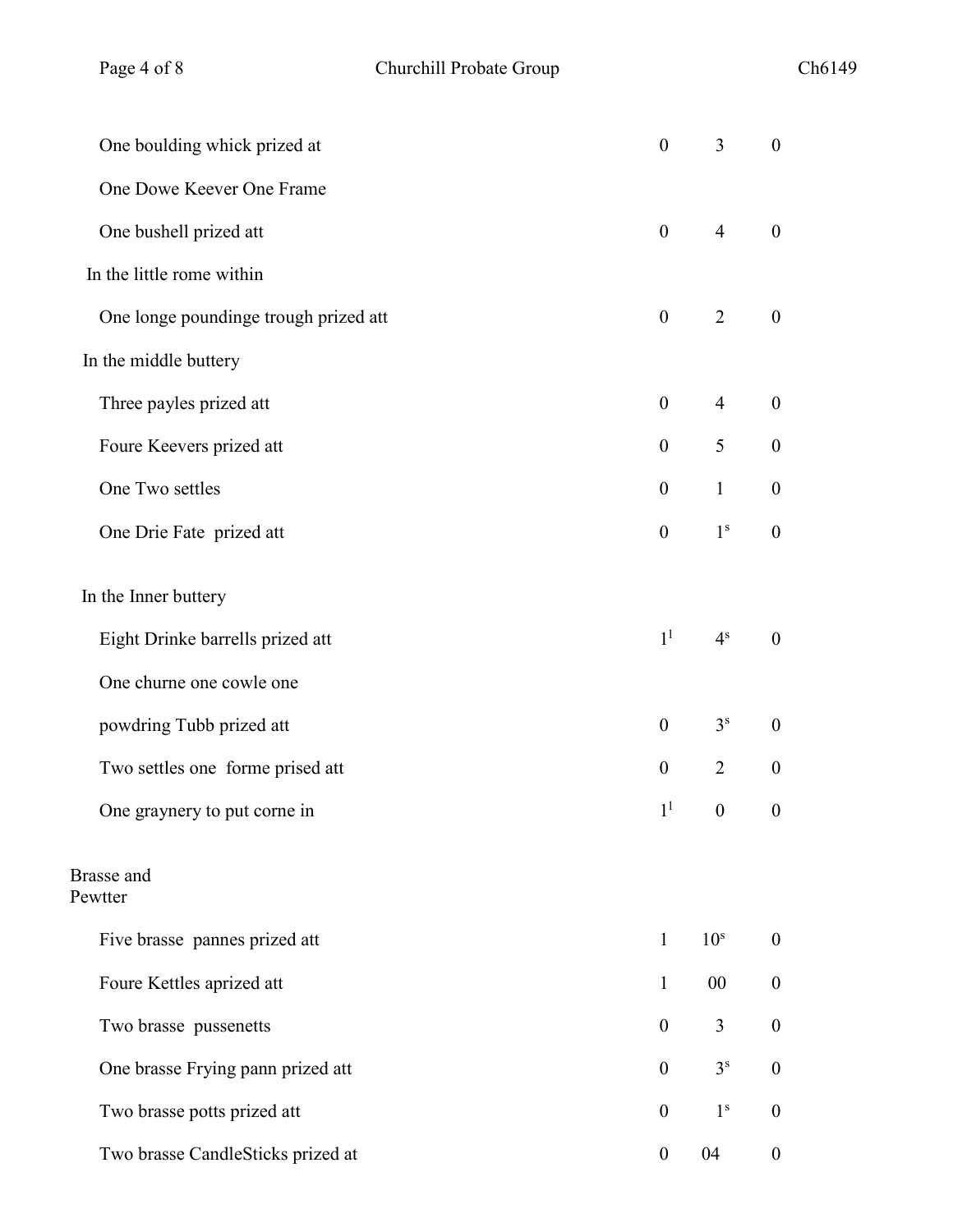| Page 5 of 8                                   | Churchill Probate Group |                  |                  | Ch6149           |
|-----------------------------------------------|-------------------------|------------------|------------------|------------------|
| One Spice morter and pestell                  |                         | $\boldsymbol{0}$ | 01 <sup>s</sup>  | $\boldsymbol{0}$ |
| One Warmeing pann prized at                   |                         | $\mathbf{1}$     | $\overline{4}$   | $\boldsymbol{0}$ |
| Nineteene pewter Dyshes prized att            |                         | $\mathbf{1}$     | $\boldsymbol{0}$ | $\boldsymbol{0}$ |
| Two fFagons --- one CandleStick               |                         |                  |                  |                  |
| and a salt                                    |                         | $\boldsymbol{0}$ | $\overline{4}$   | $\boldsymbol{0}$ |
| In the Chamber above the hall Wooll prized at |                         | 13               | $\overline{0}$   | $\boldsymbol{0}$ |
| Seaven quarters and a halfe of                |                         |                  |                  |                  |
| Barley prized att                             |                         | 10               | $\boldsymbol{0}$ | $\boldsymbol{0}$ |
| in and other gardener in the                  |                         |                  |                  |                  |
| buttery twenty bushell prized att             |                         | 4 <sup>1</sup>   | $\boldsymbol{0}$ | $\boldsymbol{0}$ |
| In the upper Kittchine                        |                         |                  |                  |                  |
| One serstoone prized att                      |                         | $\boldsymbol{0}$ | 16               | $\boldsymbol{0}$ |
| One Brewing Furnis prized att                 |                         | $\boldsymbol{0}$ | 16               | $\boldsymbol{0}$ |
| One Meashefatte Twoe flevates                 |                         |                  |                  |                  |
| One keever prized att                         |                         | $\boldsymbol{0}$ | 10               | $\boldsymbol{0}$ |
| One Malte Mille and three Tubbs               |                         |                  |                  |                  |
| that the Maulte Runes prized at               |                         | $\boldsymbol{0}$ | 10               | $\boldsymbol{0}$ |
| One longe gardener prized at                  |                         | $\boldsymbol{0}$ | 3                | 4 <sup>d</sup>   |
| In the Barkhouse                              |                         |                  |                  |                  |
| One Moulding borde Two Coules                 |                         |                  |                  |                  |
| One peele prized att                          |                         | $\boldsymbol{0}$ | 5 <sup>s</sup>   | $\boldsymbol{0}$ |
| One pare of Iorne Rackes prized att           |                         | $\boldsymbol{0}$ | $8\,$            | $\boldsymbol{0}$ |
| In the Lower Dayhouse                         |                         |                  |                  |                  |
| One Cheese presse prized att                  |                         | $\boldsymbol{0}$ | 5 <sup>s</sup>   | $\boldsymbol{0}$ |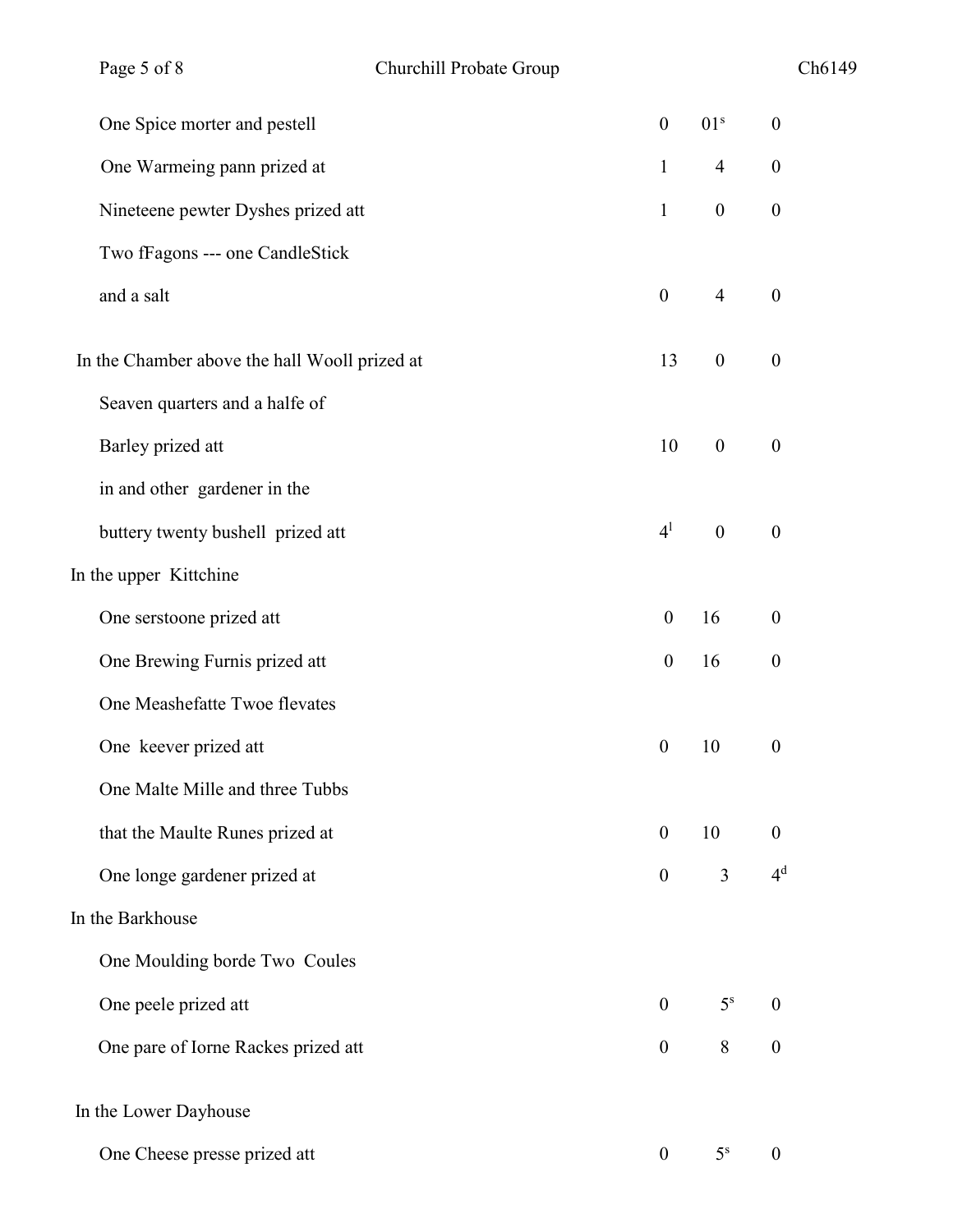|              | The Rest of the lumber there           |                  |                  |                  |
|--------------|----------------------------------------|------------------|------------------|------------------|
|              | prized att                             | $\mathbf{0}$     | 5                | $\boldsymbol{0}$ |
|              | In The Stable                          |                  |                  |                  |
|              | One Beare leape and One                |                  |                  |                  |
| $\mathbf{1}$ | Cubb to carry straw in                 |                  |                  |                  |
|              | prized att                             | $\overline{0}$   | 2                | $\boldsymbol{0}$ |
|              | Borde and planks in the stable         |                  |                  |                  |
|              | prized att                             | $\boldsymbol{0}$ | 6                | $\boldsymbol{0}$ |
|              | In the Backside                        |                  |                  |                  |
|              | wood prized att                        | $\boldsymbol{0}$ | 10               | $\boldsymbol{0}$ |
|              | Two Iorne bound long Cartes            |                  |                  |                  |
|              | One Dunge pott with the draght         |                  |                  |                  |
|              | Two Carts Ropes prized att             | 6                | $\boldsymbol{0}$ | $\boldsymbol{0}$ |
|              | Two plowes prized att                  | $\boldsymbol{0}$ | 13               | $\boldsymbol{0}$ |
|              | Two paire of harrowes prized att       | $\overline{0}$   | 10               | $\boldsymbol{0}$ |
|              | Carte boote and plowe boote prixed att | $\boldsymbol{0}$ | 10               | $\boldsymbol{0}$ |
|              | Six Sheepe Rackes prized att           | $\boldsymbol{0}$ | 6                | $\boldsymbol{0}$ |
|              | One Standing Sheepe Racke              | $\boldsymbol{0}$ | $\overline{2}$   | $\boldsymbol{0}$ |
|              | Foure Beast Rackes prized att          | $\overline{0}$   | $\overline{4}$   | $\boldsymbol{0}$ |
|              | pales and pooles in the house next     |                  |                  |                  |
|              | to the gate prized att                 | $\boldsymbol{0}$ | 10               | $\boldsymbol{0}$ |
|              | Two Sheepe Rackes in the               |                  |                  |                  |
|              | Wheate barne prized att                | $\boldsymbol{0}$ | 3                | $\boldsymbol{0}$ |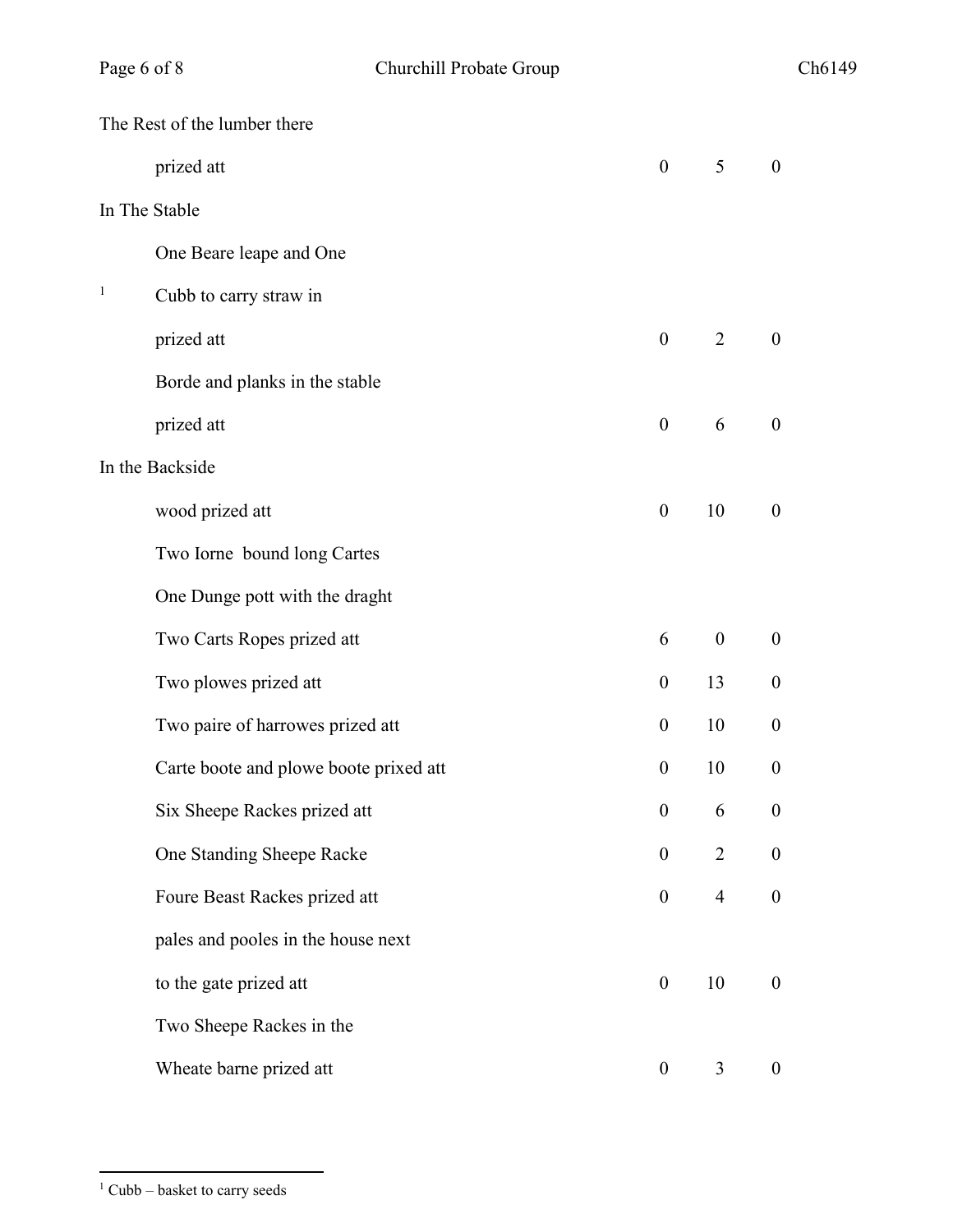|              |                 | In the Rick Yard and Corne in the Barne   |                  |                  |                  |
|--------------|-----------------|-------------------------------------------|------------------|------------------|------------------|
|              | One Wheate Rick |                                           |                  |                  |                  |
|              |                 | and Corne in the Barne                    |                  |                  |                  |
|              | prized att      |                                           | 40 <sup>1</sup>  | $\mathbf{0}$     | $\boldsymbol{0}$ |
|              |                 | wheate sowed in the fielde being          |                  |                  |                  |
|              |                 | twentyeightRidges prized att              | 26 <sup>1</sup>  | $\boldsymbol{0}$ | $\overline{0}$   |
|              |                 | Beanes and peasse sowed in the            |                  |                  |                  |
|              |                 | Fielde prized att                         | 30 <sup>1</sup>  | $\boldsymbol{0}$ | $\boldsymbol{0}$ |
|              |                 | wheate upon the parsonage                 |                  |                  |                  |
|              |                 | ground prized att                         | 02               | $\boldsymbol{0}$ | $\boldsymbol{0}$ |
| Sheepe and   |                 | Three Score and eighteen                  |                  |                  |                  |
| <b>Beast</b> |                 | Sheepe prized att                         | 40 <sup>li</sup> | $\boldsymbol{0}$ | $\boldsymbol{0}$ |
|              |                 | Tenn Rudder Beasts prized att             | 30 <sup>li</sup> | $\boldsymbol{0}$ | $\boldsymbol{0}$ |
|              |                 | Twoe Young Bulls prized att               | 3 <sup>li</sup>  | $\boldsymbol{0}$ | $\boldsymbol{0}$ |
|              |                 | Six Store piggs prized att                | 05               | $\boldsymbol{0}$ | $\boldsymbol{0}$ |
|              |                 | Twoe horses and foure pares               |                  |                  |                  |
|              |                 | of harness prized att                     | 08 <sup>li</sup> | $\boldsymbol{0}$ | $\overline{0}$   |
|              |                 | One horse Trough prized att               |                  |                  |                  |
|              |                 | Two Stooninge pigge Troughs               | $\boldsymbol{0}$ | 5                | $\boldsymbol{0}$ |
|              |                 | Linnen Twenty payres of Sheets prized att | 6 <sup>li</sup>  | $\boldsymbol{0}$ | $\boldsymbol{0}$ |
|              |                 | Three Pillow Bears prized att             | $\boldsymbol{0}$ | 5                | $\boldsymbol{0}$ |
|              |                 | Foure Table Clothes prized att            | $\boldsymbol{0}$ | 10               | $\boldsymbol{0}$ |
|              |                 | Twoe Dozen and halfe of Table             |                  |                  |                  |
|              |                 | Napkins prized at                         | $\boldsymbol{0}$ | 10               | $\boldsymbol{0}$ |